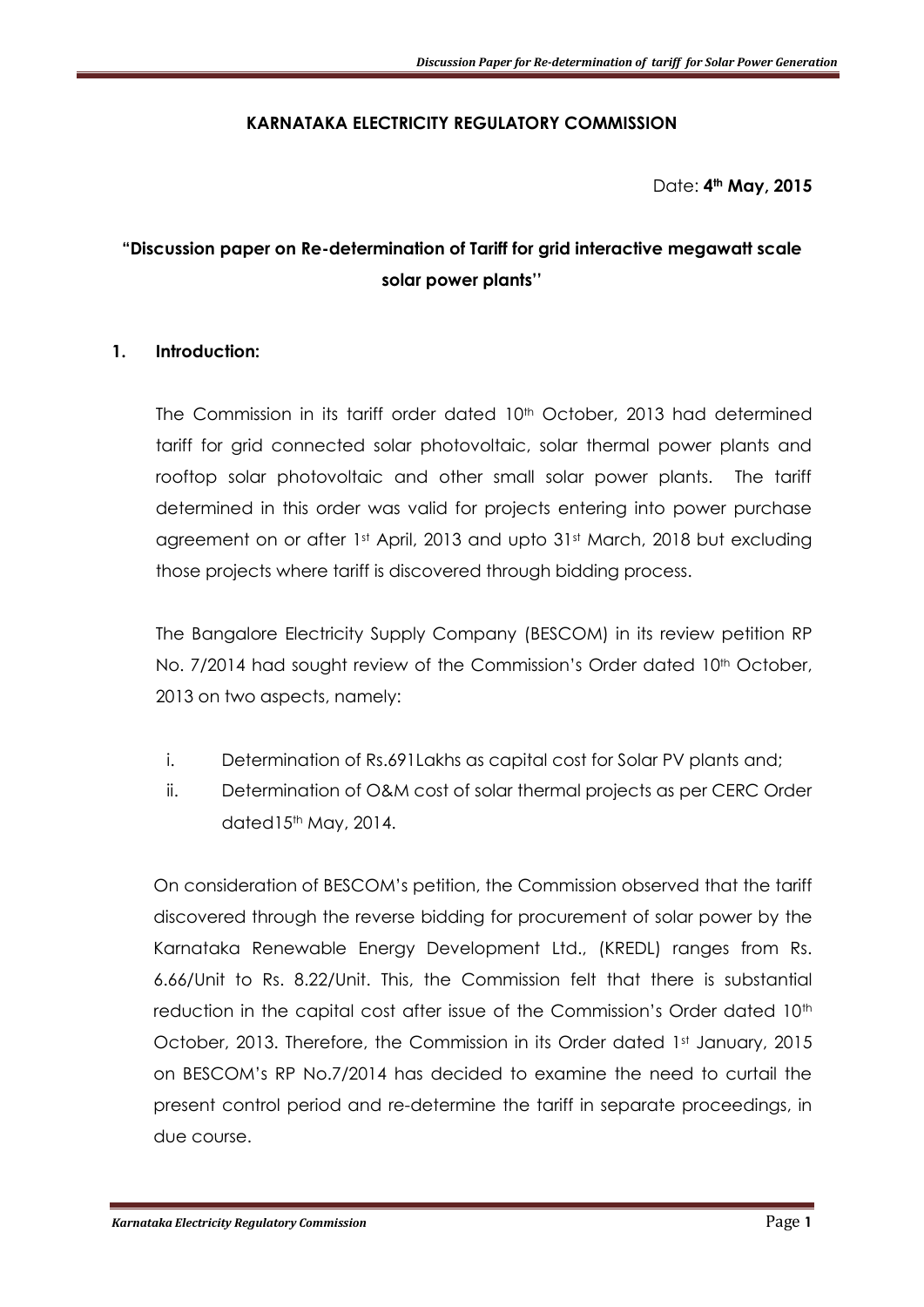Pursuant to such decision, the Commission has considered it as appropriate to float a discussion paper on the re-determination of tariff for grid interactive megawatt scale Solar Photo voltaic and Solar Thermal power plants. The tariff for kilowatt scale and rooftop solar power plants remains the same as per the existing Order of the Commission dated 10<sup>th</sup> October, 2013.

Now, the Commission, in exercise of powers conferred under Sections 61(h), 62(1) (a) and Section 86(1) (e) of the Electricity Act, 2003, and the guidelines specified under the National Electricity Policy and the Tariff Policy, proposes to re-determine tariff for grid interactive megawatt scale Solar Photo voltaic and Solar Thermal power plants for the control period from 1st April, 2015 to 31st March, 2018.

#### **2. Status of Solar Power Generation:**

The energy requirement in the State has been increasing every year and hence concerted efforts should be made to create adequate generation capacity from all available sources to meet this requirement. The State's energy requirement from FY 2011-12 to FY 2015-16 is as follows:

|             |       |             | <b>Figures in Million Units</b> |             |  |  |  |
|-------------|-------|-------------|---------------------------------|-------------|--|--|--|
| <b>FY12</b> | FY13  | <b>FY14</b> | <b>FY15</b>                     | <b>FY16</b> |  |  |  |
| 52935       | 57605 | 1426ء       | 61426                           | 62745       |  |  |  |

**(Data for FY12 to FY14 is as per Annual Performance Review and for FY15 & FY16 is as per approved ARR)**

The envisaged growth in FY16 as against FY12 will be 19% i.e. an annual average growth of 5%. To meet this trend of increasing energy requirement, investment in additional generation capacity especially with short gestation period, dependent on locally available resources having no adverse impact on environment need to be encouraged. Available data indicates that the States potential of solar power generation which meets all these requirements has been harnessed minimally.

The State receives an annual average daily Global Horizontal Irradiance (GHI) in the range of 5.41-6.02kWh/m2/day and an annual average Direct Normal Irradiance (DNI) of 4.87-5.68kWh/ m2/day. The State's average GHI is 5.82 kWh/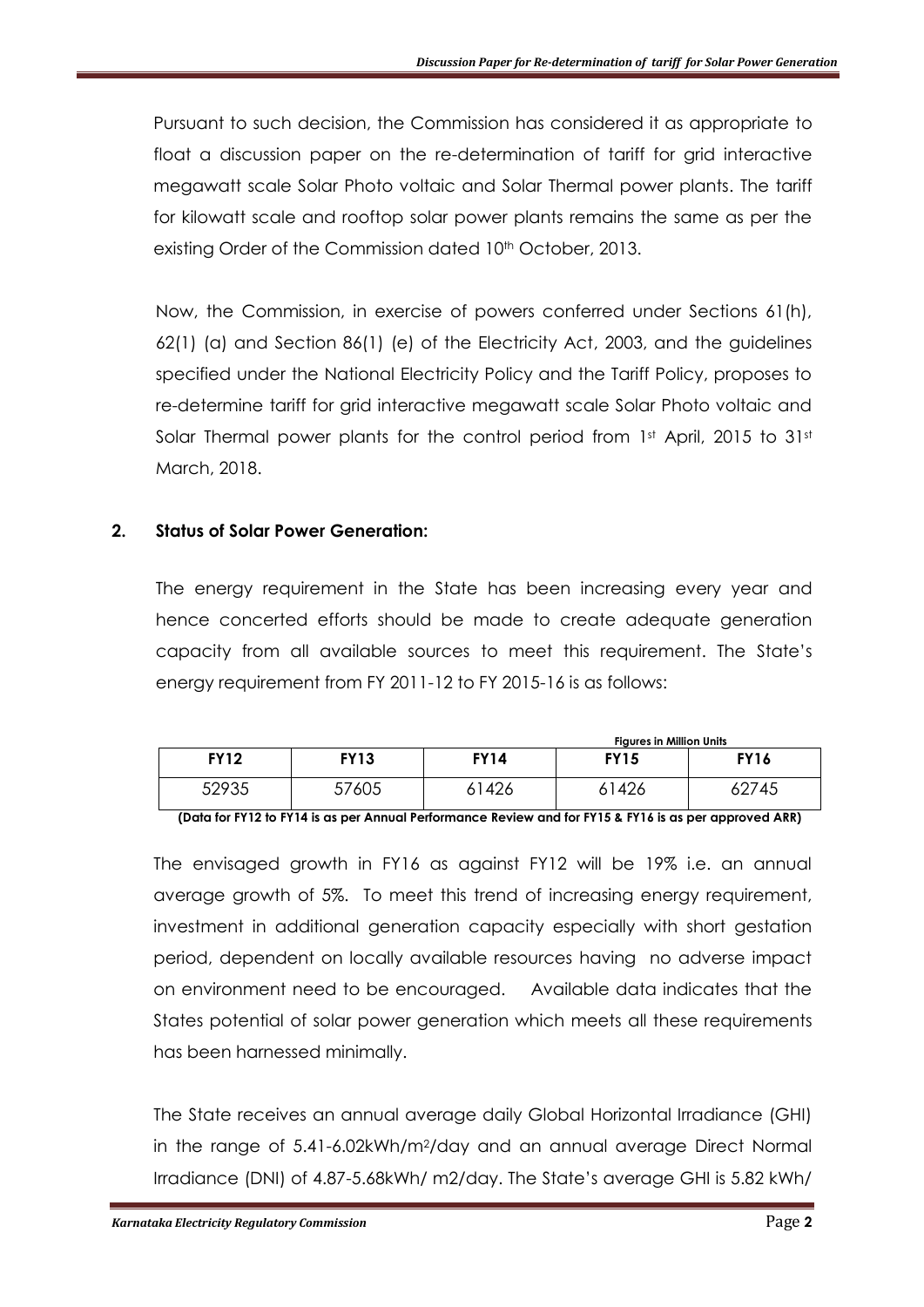m2/day and DNI is 5.39 kWh/ m2/day. KREDL has projected a solar grid connected power potential of 10000 MW for the State.

Karnataka is one of the pioneer States in the Country to build megawatt scale solar power plants but has failed to build on that early breakthrough. At present, the State has 84 MWp of Solar Photovoltaic power generation commissioned and connected to the State grid. Further, about 600 MWp generation capacity awarded to various developers on competitive bidding route is in the process of commissioning.

Pursuant to the provisions under Section 86(1) (e) of the Electricity Act, 2003 and clause 6.4 of the Tariff Policy, the Commission has notified the KERC (Power Procurement from Renewable Sources by Distribution Licensee and Renewable Energy Certificate Framework) Regulations, 2011 on 16th March 2011, stipulating that every distribution licensee in the State has to procure 0.25% of their total procurement from solar power. The Regulations provide for purchase of solar energy or solar Renewable Energy Certificates (REC) to meet the stipulated solar Renewable Power Procurement (RPO) obligations.

The Ministry of New and Renewable Energy (MNRE) vide its letter dated 14th January 2013 has stated that, capital subsidy to the tune of 30% of the cost of the project is provided for promoting grid connected rooftop/ground mounted solar PV power plants. Considering this subsidy, the MNRE has stated that the cost of green power generation would be Rs. 6-7 per kWh in the long term. The MNRE has requested the SERCs to determine tariff for roof top systems considering 30% capital subsidy and or accelerated depreciation.

The MNRE has also issued draft Guidelines for Implementation of Scheme for Setting up of 2000 MW Grid-connected Solar PV Power Projects under Batch – III wherein it has suggested viability gap funding scheme with a levelised tariff of Rs.5.79/kwh.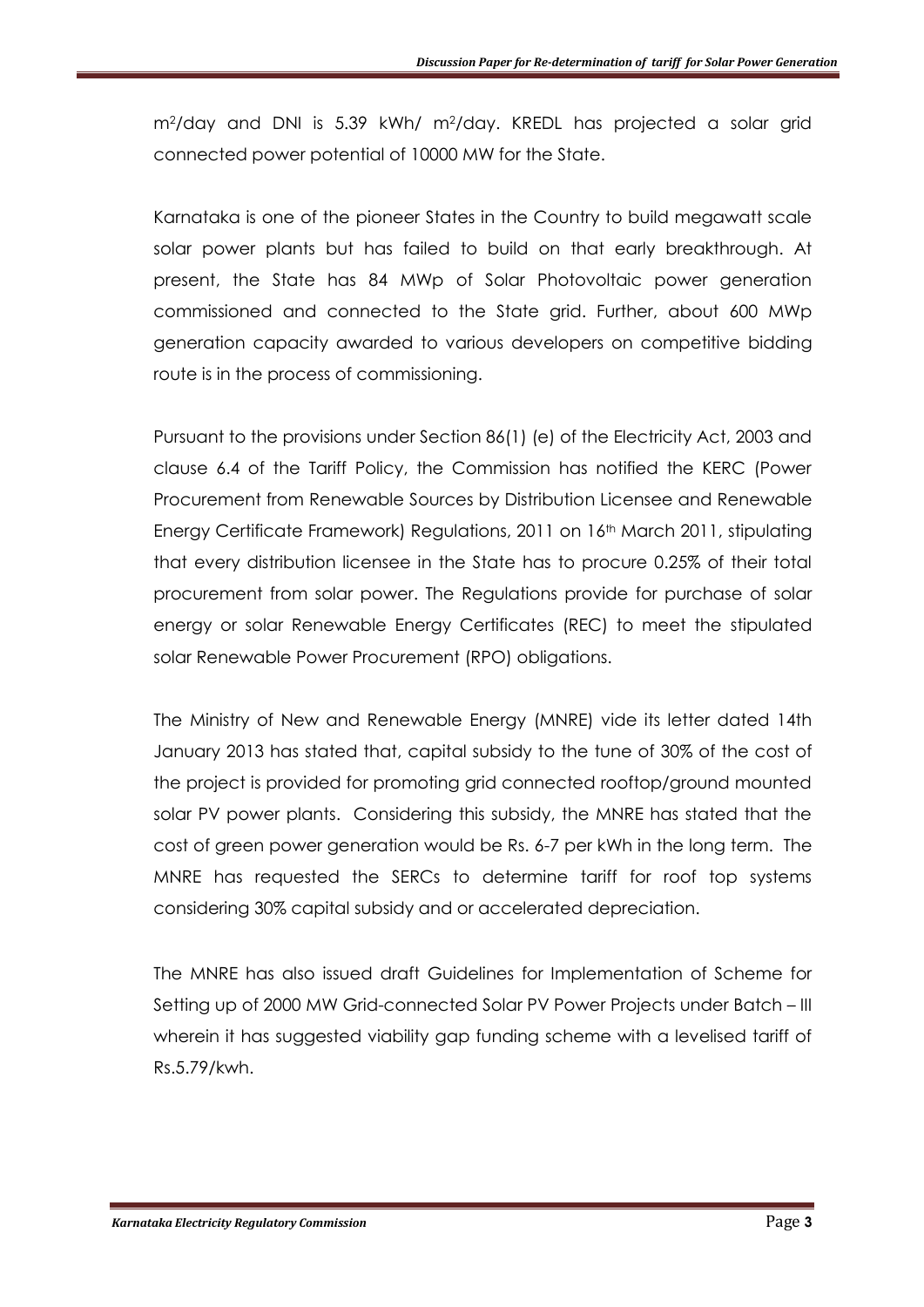The Karnataka Solar Policy 2014-21 dated 22nd May, 2014 proposes to ensure installation of grid connected solar power plants with capacity of 1600MW and roof top projects with aggregate capacity of 400MW by 2021.

#### **3. Re-determination of tariff:**

The Commission notes that CERC and other SERCs that have recently determined tariff for solar power have considered the following parameters.

| <b>State</b>                    | <b>Tamil Nadu</b>                                                            | Rajasthan                                                                                                                                                                           |                                                                                                                                                               | Haryana                                                                                                                                                                   | <b>CERC</b>                                                                                                                                                                                                              |
|---------------------------------|------------------------------------------------------------------------------|-------------------------------------------------------------------------------------------------------------------------------------------------------------------------------------|---------------------------------------------------------------------------------------------------------------------------------------------------------------|---------------------------------------------------------------------------------------------------------------------------------------------------------------------------|--------------------------------------------------------------------------------------------------------------------------------------------------------------------------------------------------------------------------|
| Date of issue                   | 12.09.2014                                                                   | 21.08.2014                                                                                                                                                                          | 31.03.2015                                                                                                                                                    | 13.08.2014                                                                                                                                                                | 03.03.2015                                                                                                                                                                                                               |
| Draft/Final                     | <b>Final Order</b>                                                           | <b>Final Order</b>                                                                                                                                                                  | Draft Order                                                                                                                                                   | <b>Final Order</b>                                                                                                                                                        | Draft Order                                                                                                                                                                                                              |
| <b>Applicability</b>            | All solar power<br>plants<br>commissioned<br>during<br>the<br>control period | Applicable<br>$\mathsf{to}$<br>plants whose PPA<br>is.<br>signed<br>on<br>or<br>31.03.2015<br>before<br>which<br>and<br>get<br>commissioned on<br>before<br><b>or</b><br>31.03.2016 | Applicable<br>solar<br>to<br>plants<br>where PPA<br>is signed on<br>before<br>or<br>31.03.2016<br>and to be<br>commission<br>ed on or<br>before<br>31.03.2017 | Plants to be<br>commission<br>in<br>ed<br>FY<br>2014-15<br><b>FY</b><br>and<br>2015-16                                                                                    | Projects to be<br>commissione<br>d during FY<br>2015-16                                                                                                                                                                  |
| <b>Capital cost</b>             | Rs. 7Crores/MW                                                               | Rs.6.73 Crores/MW                                                                                                                                                                   | 5.65<br>Rs.<br>Crores/MW                                                                                                                                      | (a) Solar PV<br>Crystalline-<br>Rs.<br>7.05<br>Crores/MW<br>(b) Solar PV<br>Thin<br>Film-<br>Rs.<br>6.81<br>Crores/MW<br>(c) Solar PV<br>Rooftop-Rs.<br>6.80<br>Crores/MW | Rs.<br>10<br>(a)<br>Crore/MW for<br>the FY 2012-<br>13; (b) Rs. $8$<br>Crore/MW for<br>the FY 2013-<br>$14;$ (c)<br>Rs.<br>6.91<br>Crore/MW for<br>the FY 2014-<br>15;<br>(d) Rs.<br>5.87Crore/M<br>W for FY 2015-<br>16 |
| <b>Auxiliary</b><br>Consumption | $\frac{1}{2}$                                                                | 0.25%                                                                                                                                                                               |                                                                                                                                                               | $\overline{a}$                                                                                                                                                            | $\blacksquare$                                                                                                                                                                                                           |
| <b>CUF</b>                      | 19%                                                                          | 20% with deration<br>factor of 0.50% of<br>CUF for every year<br>after second year                                                                                                  | 20%<br>with<br>deration<br>factor<br>Оf<br>of<br>0.50%<br><b>CUF</b><br>for<br>every year<br>after<br>second<br>year                                          | 19%                                                                                                                                                                       | 19%                                                                                                                                                                                                                      |

#### **i. Applicable for Solar photovoltaic plants:**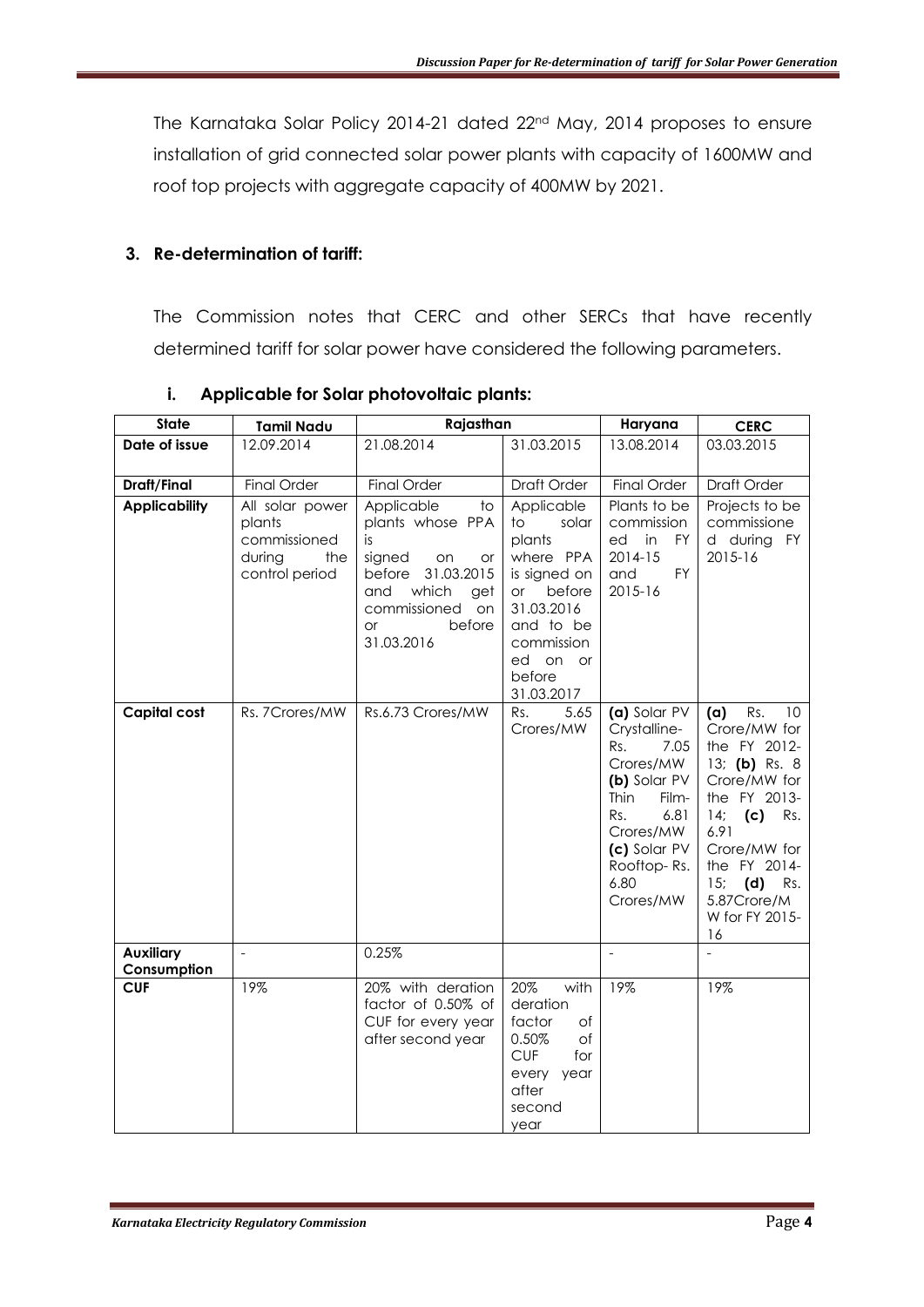| <b>Operation and</b><br>maintenance<br>expenses | 1.4%<br>of<br>the<br>capital<br>cost<br>5.72<br>$\%$<br>with<br>escalation after<br>1st year | 12.76<br>Lakh/MW<br>with an escalation<br>of<br>5.85%<br>per<br>annum                                                                                                                                                                        | 13.00<br>Rs.<br>Lakh/MW<br>for FY 2015-<br>16 with an<br>escalation<br>of<br>5.85%<br>per annum<br>the<br>over<br>tariff period                                                                                                                                                          | 1.1629<br>Rs.<br>million/MW<br>for<br>Crystalline<br>technology<br>and<br>Rs.<br>1.124<br>million/MW<br>for thin film<br>and<br>roof<br>top with an<br>escalation<br>of 5.72%                                                                                                                         | 13.00<br>Rs.<br>Lakh/MW for<br>FY<br>2015-16<br>(escalation of<br>5.72%<br>per<br>annum)                                                                                                                                                                                                                 |
|-------------------------------------------------|----------------------------------------------------------------------------------------------|----------------------------------------------------------------------------------------------------------------------------------------------------------------------------------------------------------------------------------------------|------------------------------------------------------------------------------------------------------------------------------------------------------------------------------------------------------------------------------------------------------------------------------------------|-------------------------------------------------------------------------------------------------------------------------------------------------------------------------------------------------------------------------------------------------------------------------------------------------------|----------------------------------------------------------------------------------------------------------------------------------------------------------------------------------------------------------------------------------------------------------------------------------------------------------|
| Life of plant<br>and<br>machinery               | 25 years                                                                                     | 25 years                                                                                                                                                                                                                                     | 25 years                                                                                                                                                                                                                                                                                 | 25 years                                                                                                                                                                                                                                                                                              | 25 years                                                                                                                                                                                                                                                                                                 |
| Term of Loan                                    | 10 years +1 yr<br>Moratorium                                                                 | 12 years                                                                                                                                                                                                                                     | 12 years                                                                                                                                                                                                                                                                                 | 10 years                                                                                                                                                                                                                                                                                              | 12 years                                                                                                                                                                                                                                                                                                 |
| Interest on<br>loan                             | 12.70%                                                                                       | 12.71%                                                                                                                                                                                                                                       | 13.00%                                                                                                                                                                                                                                                                                   | 13.75%                                                                                                                                                                                                                                                                                                | 13.00%                                                                                                                                                                                                                                                                                                   |
| Working<br>Capital<br>components                | month<br><b>One</b><br><b>O&amp;M</b><br>cost and two<br>months<br>receivables               | (a) O&M for one<br>month;<br>(b)<br><b>Receivables</b><br>equal to one and<br>a half months of<br>charges for sale of<br>electricity<br>calculated at the<br>normative CUF;<br>(c) Maintenance<br>Spares at 15% of<br>O&M Expenses.          | $(a)$ O&M<br>expenses<br>for<br>one<br>month;<br>(b)<br>Receivable<br>s equal to<br>one and a<br>half months<br>of charges<br>for sale of<br>electricity<br>calculated<br>at<br>the<br>normative<br>CUF;<br>(c)<br>Maintenan<br>Spares<br>ce<br>at 15% of<br><b>O&amp;M</b><br>Expenses. | $(a)$ O&M for<br>one month;<br>(b)<br>Receivable<br>S<br>equivalent<br>to 2 months<br>оf<br>energy<br>charges for<br>sale<br>Оf<br>electricity<br>calculated<br>the<br>on<br>normative<br>CUF;<br>(c)<br>Maintenan<br>ce spare $@$<br>15%<br>of I<br>operation<br>and<br>maintenan<br>ce<br>expenses. | (a)<br>O&M<br>expenses for<br>month;<br>one<br>(b)<br><b>Receivables</b><br>equivalent to<br>2 months of<br>energy<br>charges<br>for<br>sale<br>of<br>electricity<br>calculated<br>the<br>on<br>normative<br>CUF;<br>(c)<br>Maintenance<br>spare @ 15%<br>of operation<br>and<br>maintenance<br>expenses |
| Interest on<br>working<br>capital               | 13.20%                                                                                       | 12.21%                                                                                                                                                                                                                                       | 12.50%                                                                                                                                                                                                                                                                                   | 14.00%                                                                                                                                                                                                                                                                                                | 13.50%                                                                                                                                                                                                                                                                                                   |
| Return on<br>equity                             | 20% pre tax                                                                                  | Computed<br>by<br>grossing up<br>the<br>base rate of 16%<br>with<br><b>MAT</b><br>rate<br>(20.01% for 1st year<br>19.06%<br>and<br>for<br>remaining 9 years)<br>for first 10 years<br>normal tax<br>and<br>rate for remaining<br>useful life | Computed<br>by grossing<br>UD<br>the<br>base<br>rate<br>of 16% with<br>MAT<br>(20.39% for<br>1 <sup>st</sup><br>year;<br>19.06%<br>for<br>9<br>next<br>for<br>years)<br>first 10 years<br>and normal<br>tax                                                                              | 16%<br>on<br>normative<br>equity<br>(MAT<br>$\prime$<br>Corporate<br>Tax shall be<br>separately<br>allowed in<br>the tariff)                                                                                                                                                                          | 20%<br>per<br>for<br>annum<br>first<br>10<br>the<br>years,<br>and<br>24%<br>per<br>from<br>annum<br>the 11th year<br>onwards<br>(Weighted<br>average<br>ot<br>ROE= 22.40%)                                                                                                                               |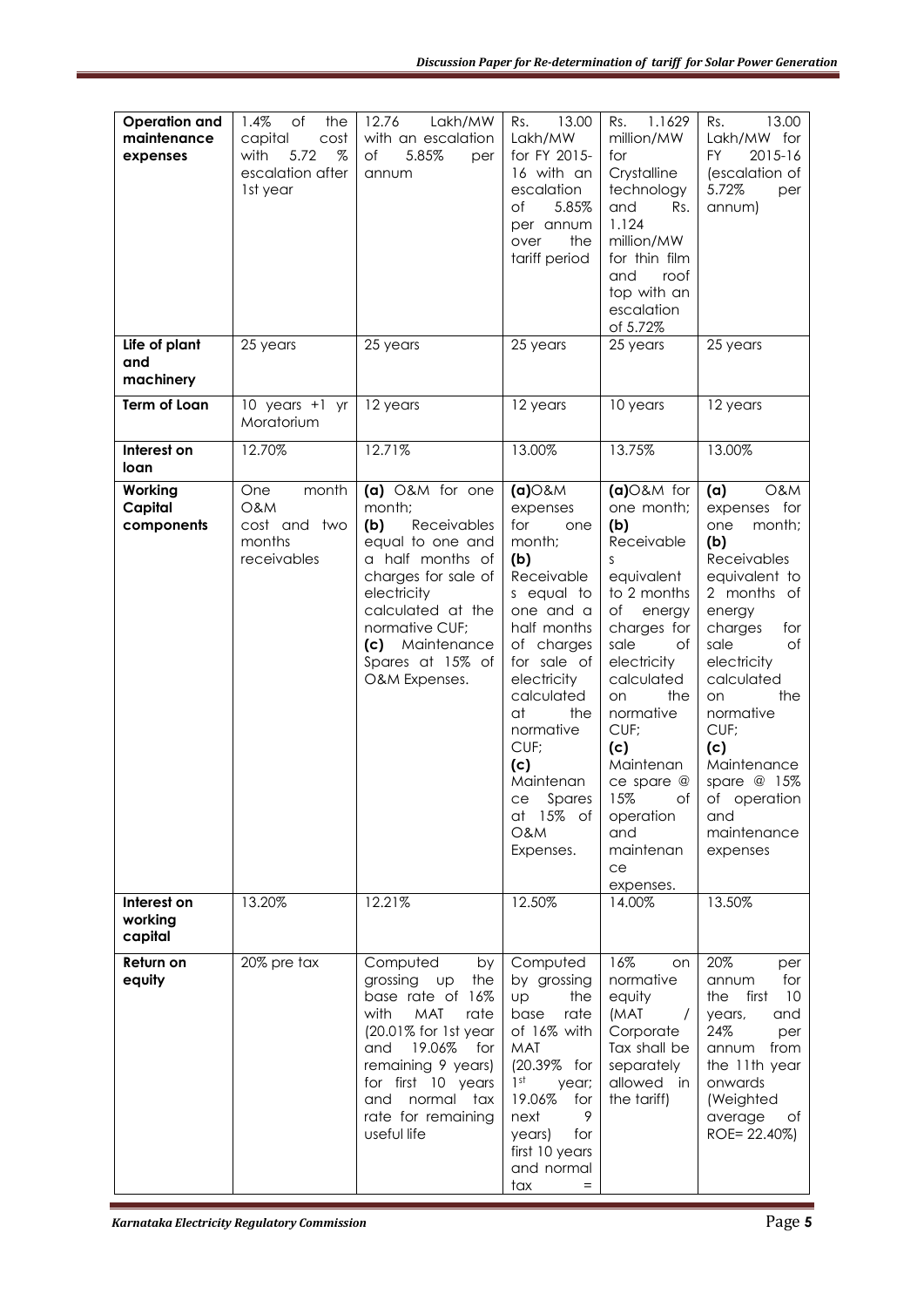|                                           |                                                |                                                                                                                                                  | 30.90%<br>for<br>15<br>next<br>years                                                                                                                                                         |                                                                                                                                   |                                                                                          |
|-------------------------------------------|------------------------------------------------|--------------------------------------------------------------------------------------------------------------------------------------------------|----------------------------------------------------------------------------------------------------------------------------------------------------------------------------------------------|-----------------------------------------------------------------------------------------------------------------------------------|------------------------------------------------------------------------------------------|
| Debt-equity<br>ratio                      | 70/30                                          | 70/30                                                                                                                                            | 70/30                                                                                                                                                                                        | 70/30                                                                                                                             | 70/30                                                                                    |
| Depreciation<br>rate                      | 3.6% on 95% of<br>the<br>Capital<br>Investment | 5.83% per annum<br>and from 13th year<br>onwards,<br>the<br>remaining<br>depreciable value<br>has been spread<br>over the balance<br>useful life | 5.83%<br>for<br>the first 12<br>years<br>and<br>from<br>13th<br>year<br>onwards,<br>the<br>remaining<br>depreciabl<br>e value has<br>been<br>spread<br>the<br>over<br>balance<br>useful life | 7% for first<br>10 years up<br>to<br>maximum<br>of 90%                                                                            | 5.83% for the<br>first 12 years<br>1.54%<br>then<br>the<br>for<br>balance<br>useful life |
| <b>Discount</b><br>factor                 | 10.07%                                         | 13.10%                                                                                                                                           | 10.89%                                                                                                                                                                                       | 14.42%                                                                                                                            | 10.81%                                                                                   |
| Tariff                                    | Rs. 7.01/kWh                                   | Rs. 7.50 /kWh                                                                                                                                    | Rs.<br>6.45<br>/kWh                                                                                                                                                                          | Solar<br>PV<br>Crystalline-<br>7.45/kWh<br>PV<br>Solar<br><b>Thin</b><br>Film-<br>7.20/kWh<br>Solar<br>PV<br>Rooftop-<br>7.19/kWh | Rs. 6.86/kWh                                                                             |
| <b>Accelerated</b><br><b>Depreciation</b> | Rs. 0.73/kWh                                   | Rs. 0.87/kWh                                                                                                                                     | Rs.<br>0.61/kWh                                                                                                                                                                              |                                                                                                                                   | Rs.0.67/kWh                                                                              |

# **ii. Applicable for Solar Thermal plants:**

| <b>State</b>         | <b>Tamil Nadu</b>                                                             | Rajasthan                                                                                                                                    |                                                                                                                                             | Haryana                                                         | <b>CERC</b>                                             |
|----------------------|-------------------------------------------------------------------------------|----------------------------------------------------------------------------------------------------------------------------------------------|---------------------------------------------------------------------------------------------------------------------------------------------|-----------------------------------------------------------------|---------------------------------------------------------|
| Date of issue        | 12.09.2014                                                                    | 21.08.2014                                                                                                                                   | 31.03.2015                                                                                                                                  | 13.08.2014                                                      | 03.03.2015                                              |
| Draft/Final          | Final Order                                                                   | Final Order                                                                                                                                  | Draft Order                                                                                                                                 | Final Order                                                     | Draft Order                                             |
| <b>Applicability</b> | All solar<br>power plants<br>commissione<br>d during the<br>control<br>period | Applicable to<br>plants whose<br>PPA is signed<br>on or before<br>31.03.2015 and<br>which get<br>commissioned<br>on or before<br>31.03.2017. | Applicable to<br>solar plants where<br>PPA is signed on or<br>before 31,03,2016<br>and to be<br>commissioned on<br>or before 31.03.<br>2018 | Plants to be<br>commissioned<br>in FY 2014-15<br>and FY 2015-16 | Projects to be<br>commissione<br>d during FY<br>2015-16 |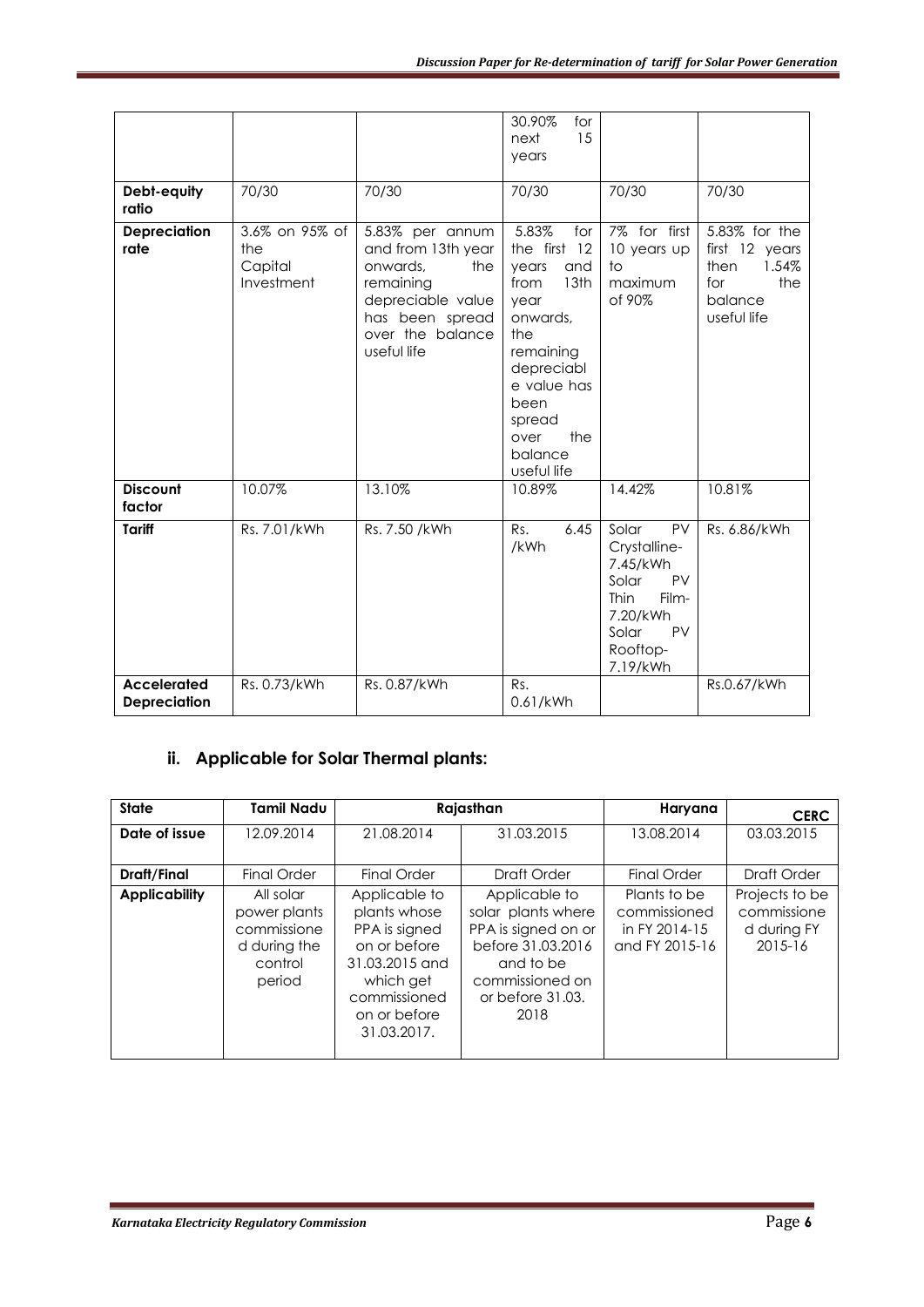| <b>Capital cost</b>                         | Rs. 12<br>Crores/MW                                                           | Rs. 11.95<br>Crores/MW                                                                                                                                                                                                                  | Rs. 11.82<br>Crores/MW                                                                                                                                                                                                             | Rs. 12<br>Crores/MW                                                                                                                                                                                                                                                                                                 | Rs.13<br>Crores/MW<br>for the FY<br>2012-13; Rs.12<br>Crore/MW for<br>the FY 2013-<br>14, FY 2014-15<br>and FY 2015-<br>16;                                                                                                                                                          |
|---------------------------------------------|-------------------------------------------------------------------------------|-----------------------------------------------------------------------------------------------------------------------------------------------------------------------------------------------------------------------------------------|------------------------------------------------------------------------------------------------------------------------------------------------------------------------------------------------------------------------------------|---------------------------------------------------------------------------------------------------------------------------------------------------------------------------------------------------------------------------------------------------------------------------------------------------------------------|--------------------------------------------------------------------------------------------------------------------------------------------------------------------------------------------------------------------------------------------------------------------------------------|
| <b>Auxiliary</b><br>Consumption             | 10%                                                                           | 6.50%                                                                                                                                                                                                                                   | 6.50%                                                                                                                                                                                                                              | 10%                                                                                                                                                                                                                                                                                                                 | 10%                                                                                                                                                                                                                                                                                  |
| <b>CUF</b>                                  | 23%                                                                           | 23% with<br>deration factor<br>of 0.25% of CUF<br>for every year<br>after four year                                                                                                                                                     | 23% with deration<br>factor of 0.25% of<br>CUF for every year<br>after four year                                                                                                                                                   | 23%                                                                                                                                                                                                                                                                                                                 | 23%                                                                                                                                                                                                                                                                                  |
| Operation<br>and<br>maintenance<br>expenses | $1.4\%$ of the<br>capital cost<br>with 5.72 %<br>escalation<br>after 1st year | 17.24 Lakh/MW<br>with an<br>escalation of<br>5.85% per<br>annum <sup>*1</sup>                                                                                                                                                           | Rs. 17.75 Lakh/MW<br>with an escalation<br>of 5.85% per<br>annum over the<br>tariff period                                                                                                                                         | Rs. 1.63<br>Million/MW<br>with an<br>escalation of<br>5.72% per<br>annum over<br>the tariff period                                                                                                                                                                                                                  | Rs.17.72<br>Lakh/MW for<br>FY 2015-<br>16(escalation<br>of 5.72% per<br>annum)                                                                                                                                                                                                       |
| Life of plant<br>and<br>machinery           | 25 years                                                                      | 25 years                                                                                                                                                                                                                                | 25 years                                                                                                                                                                                                                           | 25 years                                                                                                                                                                                                                                                                                                            | 25 years                                                                                                                                                                                                                                                                             |
| <b>Term of Loan</b>                         | $10$ years $+1$ yr<br>Moratorium                                              | 12 years                                                                                                                                                                                                                                | 12 years                                                                                                                                                                                                                           | 10 years                                                                                                                                                                                                                                                                                                            | 12 years                                                                                                                                                                                                                                                                             |
| Interest on<br>loan                         | 12.70%                                                                        | 12.71%                                                                                                                                                                                                                                  | 13.00%                                                                                                                                                                                                                             | 13.75%                                                                                                                                                                                                                                                                                                              | 13.00%                                                                                                                                                                                                                                                                               |
| Working<br>Capital<br>components            | One month<br>O&M<br>cost and two<br>months<br>receivables                     | $(a)$ O&M for<br>one month;<br>(b) Receivables<br>equal to one<br>and a half<br>months of<br>charges for sale<br>of electricity<br>calculated at<br>the normative<br>CUF;<br>(c)<br>Maintenance<br>Spares at 15%<br>of O&M<br>Expenses. | (a) O&M expenses<br>for one month;<br>(b) Receivables<br>equal to one and<br>a half months of<br>charges for sale of<br>electricity<br>calculated at the<br>normative CUF;<br>(c) Maintenance<br>Spares at 15% of<br>O&M Expenses. | (a) Operation<br>&<br>Maintenance<br>expenses for<br>one month;<br><b>b)</b> Receivables<br>equivalent to 2<br>months of<br>energy<br>charges for<br>sale of<br>electricity<br>calculated on<br>the normative<br>CUF;<br>$\mathsf{C}$<br>Maintenance<br>spare @ 15% of<br>operation and<br>maintenance<br>expenses. | $(a)$ O&M<br>expenses for<br>one month;<br>(b)<br>Receivables<br>equivalent to<br>2 months of<br>energy<br>charges for<br>sale of<br>electricity<br>calculated<br>on the<br>normative<br>CUF;<br>(c)<br>Maintenance<br>spare @ 15%<br>of operation<br>and<br>maintenance<br>expenses |
| Interest on<br>working<br>capital           | 13.20%                                                                        | 12.21%                                                                                                                                                                                                                                  | 12.50%                                                                                                                                                                                                                             | 14.00%                                                                                                                                                                                                                                                                                                              | 13.50%                                                                                                                                                                                                                                                                               |

**.**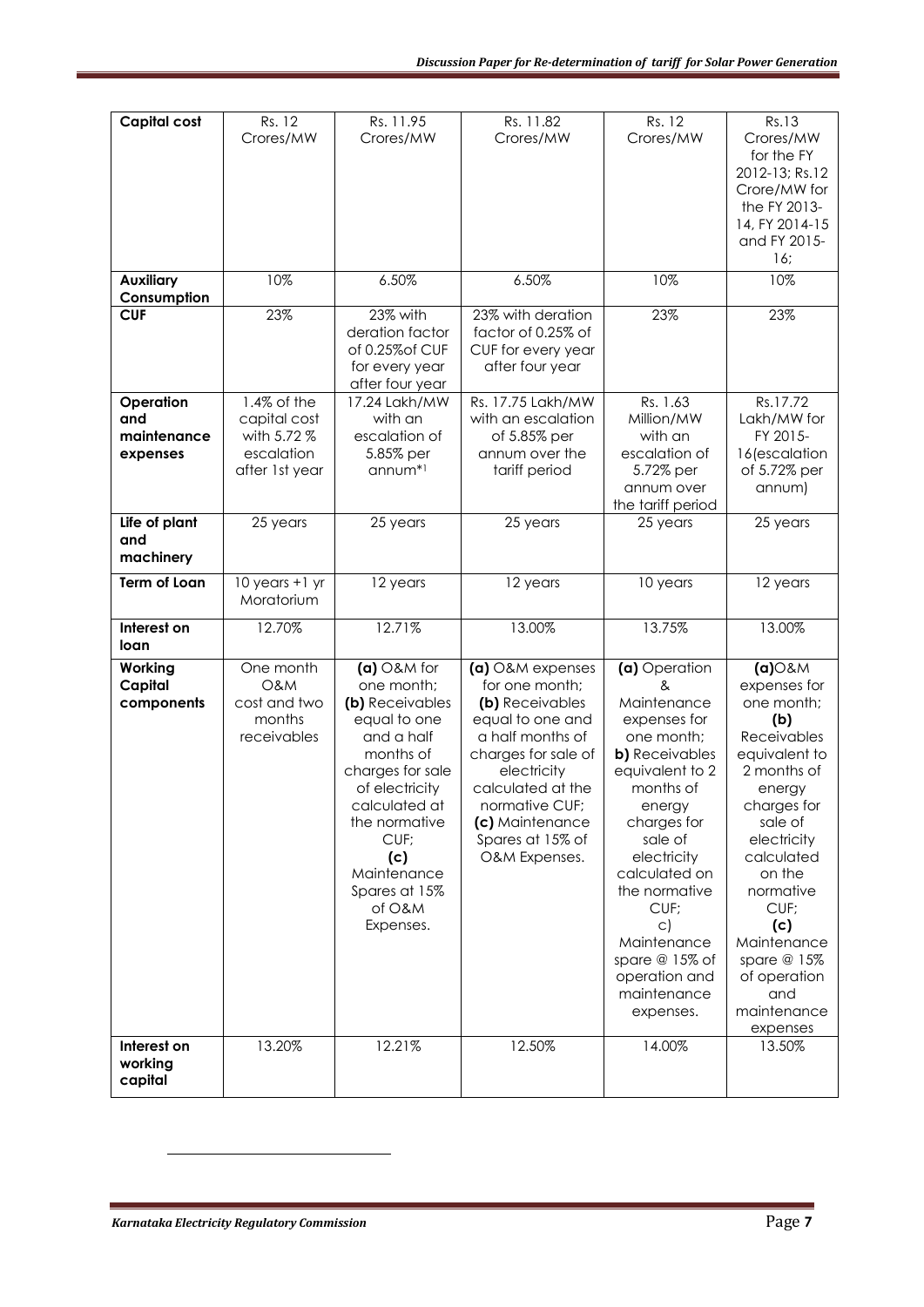| Return on           | 20% pre tax   | RoE is              | Computed by            | 16% on          | 20% per           |
|---------------------|---------------|---------------------|------------------------|-----------------|-------------------|
|                     |               |                     |                        |                 |                   |
| equity              |               | computed by         | grossing up the        | normative       | annum for         |
|                     |               | grossing up the     | base rate of 16%       | equity and      | the first 10      |
|                     |               | base rate of        | with:                  | MAT/            | years, and        |
|                     |               | 16% with MAT        | 1) MAT = 20.39% for    | Corporate Tax   | 24% per           |
|                     |               | rate (20.01% for    | first year;            | shall be        | annum from        |
|                     |               | 1st year and        | $2$ ) MAT = 19.06% for | separately      | the 11th year     |
|                     |               | 19.06% for          | 9 years;               | allowed in the  | onwards           |
|                     |               | remaining 9         | 3) normal $tax =$      | tariff          | (Weighted         |
|                     |               | years) for first 10 | 30.90% for 15 years    |                 | average of        |
|                     |               | years and           |                        |                 | ROE= 22.40%)      |
|                     |               | normal tax rate     |                        |                 |                   |
|                     |               | for remaining       |                        |                 |                   |
|                     |               | useful life         |                        |                 |                   |
| Debt-equity         | 70/30         | 70/30               | 70/30                  | 70/30           | 70/30             |
| ratio               |               |                     |                        |                 |                   |
|                     |               |                     |                        |                 |                   |
| <b>Depreciation</b> | 3.6% on 95%   | 5.83% per           | 5.83% for the first    | 7% for first 10 | 5.83% for the     |
| rate                | of the        | annum and           | 12 years and from      | years up to     | first 12 years    |
|                     | Capital       | from 13th year      | 13th year              | maximum of      | then $1.54\%$ for |
|                     | Investment    | onwards, the        | onwards, the           | 90%             | the balance       |
|                     |               | remaining           | remaining              |                 | useful life       |
|                     |               | depreciable         | depreciable value      |                 |                   |
|                     |               | value has been      | has been spread        |                 |                   |
|                     |               | spread over the     | over the balance       |                 |                   |
|                     |               | balance useful      | useful life            |                 |                   |
|                     |               | life                |                        |                 |                   |
| <b>Discount</b>     | 10.07%        | 13.10%              | 10.89%                 | 14.42%          | 10.81%            |
| factor              |               |                     |                        |                 |                   |
| <b>Tariff</b>       | Rs. 11.03/kWh | Rs. 11.67/kWh,      | Rs. 11.46/kWh          | Rs. 11.34/kWh   | Rs.12.05/kWh      |
|                     |               |                     |                        |                 |                   |
| <b>Accelerated</b>  | Rs. 1.15/kWh  | Rs. 1.40/kWh        | Rs. 1.16/kWh           |                 | Rs. 1.25/kWh      |
| <b>Depreciation</b> |               |                     |                        |                 |                   |

Further, the Commission notes that the recent bids opened by KREDL on 29th October, 2014 for procurement of 500MW solar power indicates the quoted tariff is ranging between Rs.6.71/Unit to Rs.7.12/Unit.

Considering the present tariffs determined in other States and tariff discovered in the bidding process by KREDL, revision of tariff for grid connected solar power plants is proposed as discussed in the following paragraphs.

# **3.1. Re-determination of Tariff for Megawatt scale Solar PV and Solar Thermal power plants**

The Commission proposes the following parameters for re-determination of tariff of Megawatt scale Solar PV and Solar Thermal power plants: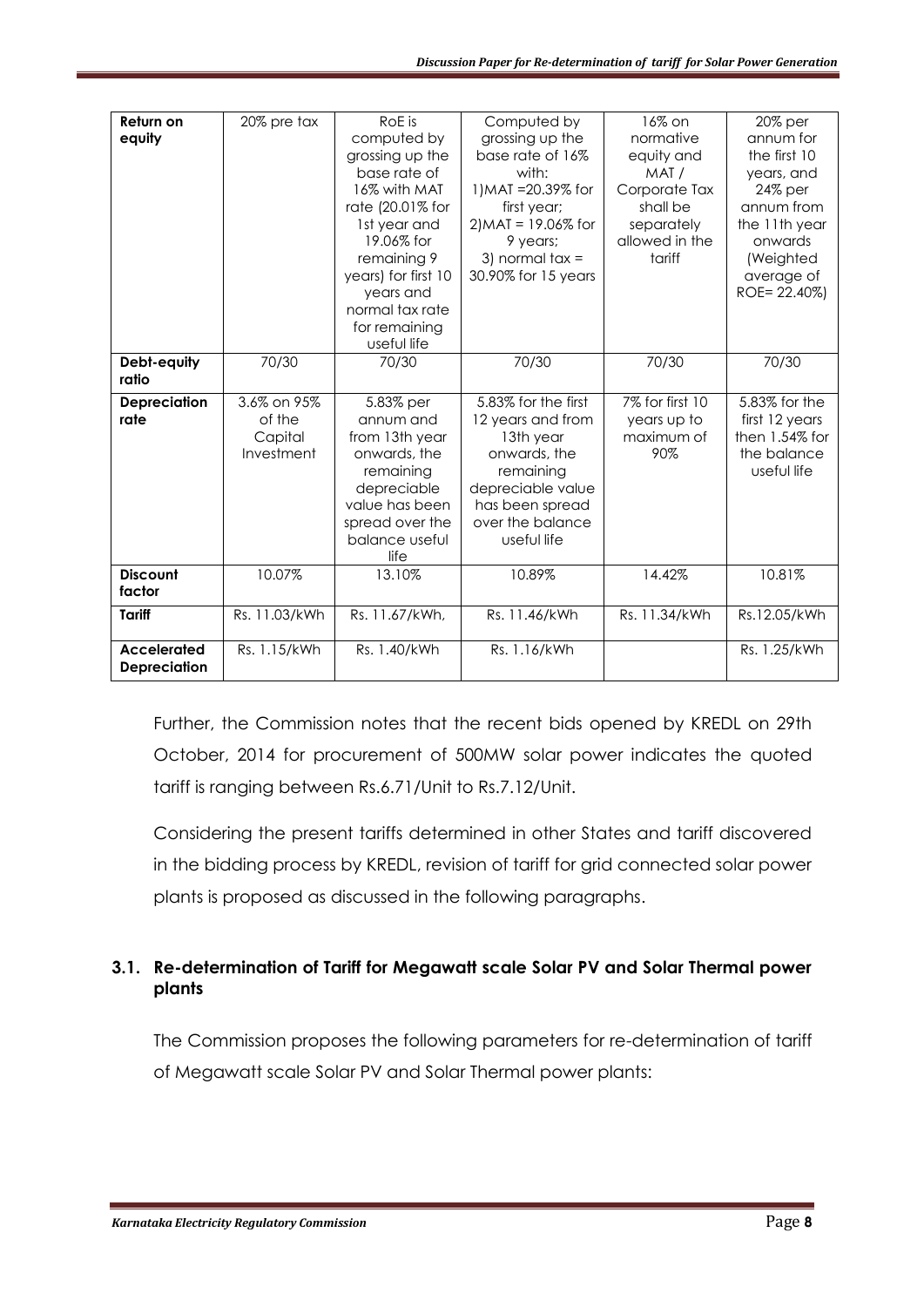## **i) Life of the Plant**:

It is proposed to continue with the life of plant currently fixed at 25 years for the purpose of determination of tariff.

## **ii) Term and Tariff design:**

Since the life of the plant is being considered as 25 years, in order to ensure certainty of revenue streams to the investors, the Commission proposes to continue with current provision of levelized tariff for a period of 25 years.

## **iii) Capacity Utilisation factor:**

The Commission in its tariff order dated 10<sup>th</sup> October, 2013 had considered CUF of 19% for solar photovoltaic plants and 23% for solar thermal plants. The Commission proposes to continue with same levels of CUF.

#### **iv) Capital Cost:**

The Commission in its tariff order dated 10<sup>th</sup> October, 2013 had considered capital cost of Rs.8.30 Crores per MW for solar PV and Rs.12.00 Crores per MW for solar thermal plants.

|  | The capital costs considered by other Commissions are as follows: |  |  |  |
|--|-------------------------------------------------------------------|--|--|--|
|--|-------------------------------------------------------------------|--|--|--|

| <b>Particulars</b> | CERC (draft)       | <b>HERC</b>       | <b>RERC(draft)</b> |
|--------------------|--------------------|-------------------|--------------------|
| Solar PV           | Rs. 5.87           | Rs.6.81-7.05      | Rs. 5.65 Crores /  |
|                    | Crores/MW          | Crores / MW       | <b>MW</b>          |
| Solar Thermal      | Rs. 12.00 Crores / | Rs.12.00 Crores / | Rs.11.82 Crores /  |
|                    | мw                 | МW                | МW                 |

It is observed that the CERC in their Draft Order dated 3rd March, 2015, in the matter of determination of benchmark capital cost norm for Solar PV power projects and Solar Thermal power projects, has carried out detailed analysis for evolving the benchmark capital cost norm for Solar PV Power Projects applicable during FY 2015-16.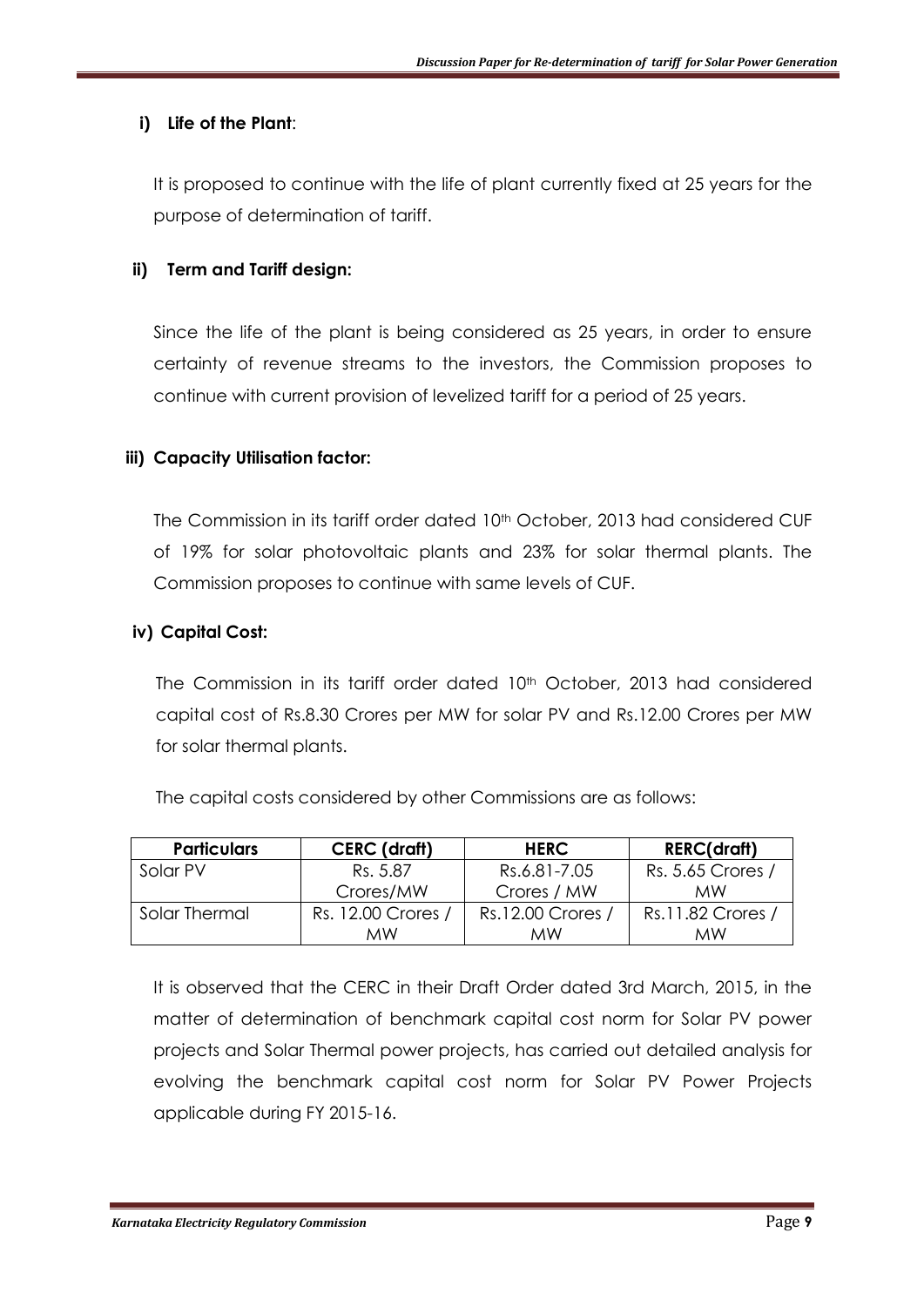The CERC in the above order, has considered the average module cost of 0.52 US\$/Wp for determination of benchmark capital cost for FY 2015-16 and considering an average of exchange rate of Rs. 61.06/US\$ of past six months, CERC arrived at module cost of Rs. 317.50 Lakh/MW. Further, the CERC in the above mentioned Order has considered the benchmark capital cost for Solar PV power projects as Rs. 5.87 Cr/MW for determination of tariff. The break up of capital cost is as under:

| SI.<br>No. | <b>Particulars</b>                                 | <b>Capital cost Norm for</b><br>Solar PV project<br>(Rs. Lakhs/MW) |
|------------|----------------------------------------------------|--------------------------------------------------------------------|
|            | PV Modules (@ Rs. 62/ US \$)                       | 327.33                                                             |
| 2          | Land Cost                                          | 25                                                                 |
| 3          | Civil and General Works                            | 50                                                                 |
| 4          | <b>Mounting Structures</b>                         | 50                                                                 |
| 5          | Power Conditioning Unit                            | 45                                                                 |
| Ь          | <b>Cables and Transformers</b>                     | 50                                                                 |
|            | Preliminary and Pre-operative<br>expenses IDC etc. | 40                                                                 |
| 8          | <b>Total Capital Cost</b>                          | 587.33                                                             |

**Break-up for capital cost considered by CERC**

The Commission notes that on similar lines the PV Insights Report dated 8th April, 2015 indicates the following module prices:

| Item                   | High USD /<br>Watt | Low USD /<br>Watt | Average<br>USD / Watt |
|------------------------|--------------------|-------------------|-----------------------|
| Silicon Solar Module   | 0.84               | 0.48              | 0.584                 |
| Thin Film Solar Module | 0.8                | 0.49              | 0.62                  |

The Commission notes that the cost of modules has come down further from 0.52USD/MWp obtaining during December, 2014 to 0.48 USD/MWp in April, 2015. Considering the average cost at 0.50 USD/MWp and an exchange rate of Rs.62.393 per USD (average of one month i.e. from 15<sup>th</sup> March, 2015 to 15<sup>th</sup> April, 2015), the cost of solar PV modules works out to Rs. 311.965 Lakhs per MW.

With this cost, considering the other components of the capital cost as determined by CERC, the capital cost for Solar PV plants will be as follows: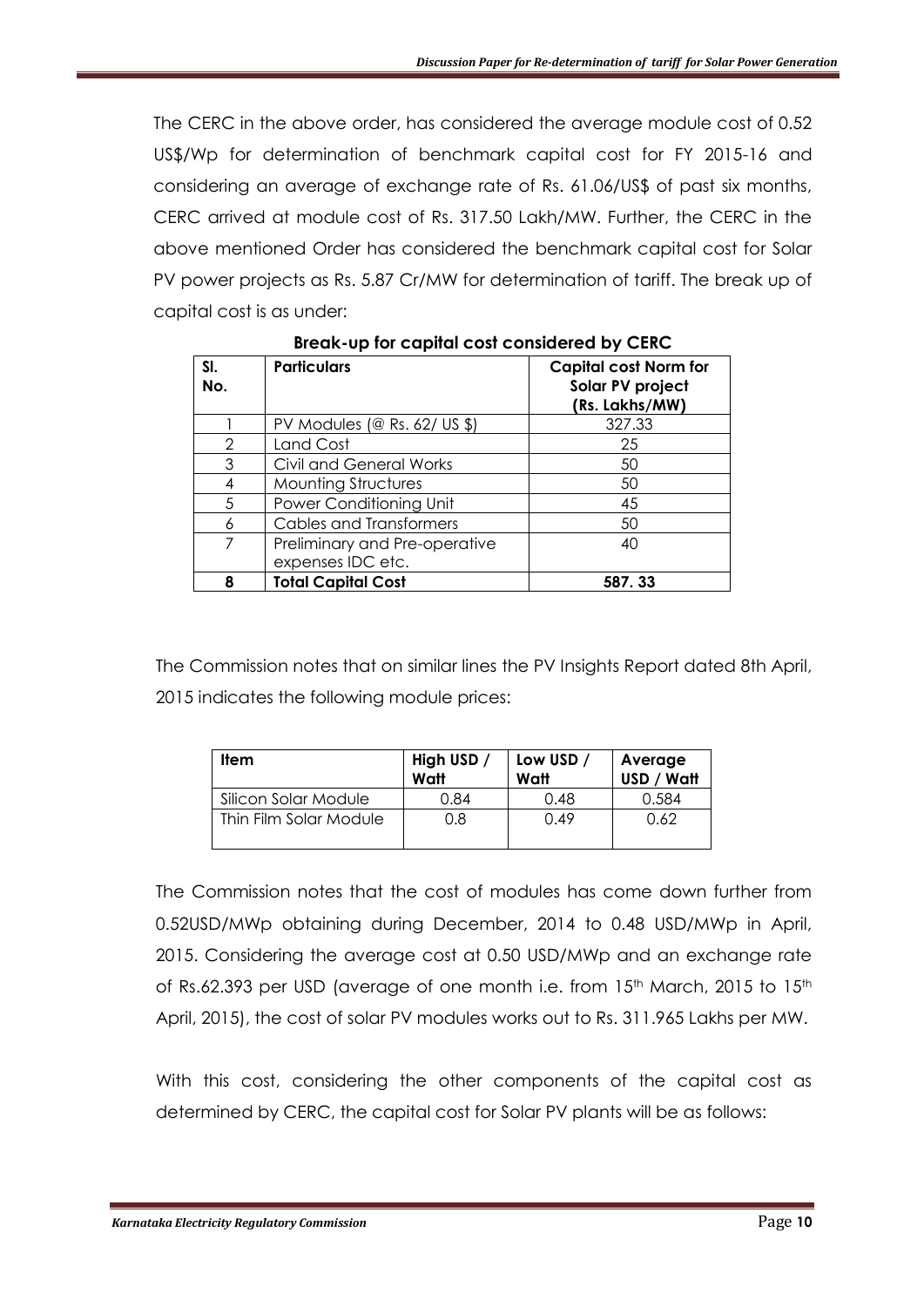| SI.<br>No.     | <b>Particulars</b>               | <b>Capital cost</b><br><b>Norm for Solar</b><br>PV project<br>(Rs. Lakh/MW) |
|----------------|----------------------------------|-----------------------------------------------------------------------------|
|                | PV Modules (@ Rs. 62.393/ US \$) | 311.965                                                                     |
| $\overline{2}$ | Land Cost                        | 25                                                                          |
| 3              | Civil and General Works          | 50                                                                          |
| 4              | <b>Mounting Structures</b>       | 50                                                                          |
| 5              | Power Conditioning Unit          | 45                                                                          |
| 6              | Cables and Transformers          | 50                                                                          |
| 7              | Preliminary and Pre-operative    | 40                                                                          |
|                | expenses IDC etc.                |                                                                             |
| 8              | <b>Total Capital Cost</b>        | 571.965                                                                     |

## **Break-up for capital cost considered by KERC**

Accordingly, the Commission proposes to consider capital cost of Rs.572 Lakhs per MW for Solar PV plants.

As regards the capital cost for solar thermal power plants, since no new data is available and capital cost considered by CERC and other State ERCs are comparable with the current levels fixed by it, the Commission proposes to retain the capital cost at Rs.12.00 Crores per MW.

# **v) Debt-Equity Ratio**

The Commission proposes to consider a debt equity ratio of 70:30 as currently fixed for the purpose of factoring loan and equity.

# **vi) Operation & Maintenance Cost:**

The operation and maintenance cost consists of employee cost, administrative and general expenses and Repairs & Maintenance expenses. The Commission in its present order has considered O & M expenses of Rs.12.00 lakhs / MW for solar PV plants and Rs.18.00 lakhs / MW for solar thermal plants with an annual escalation of 5.72%.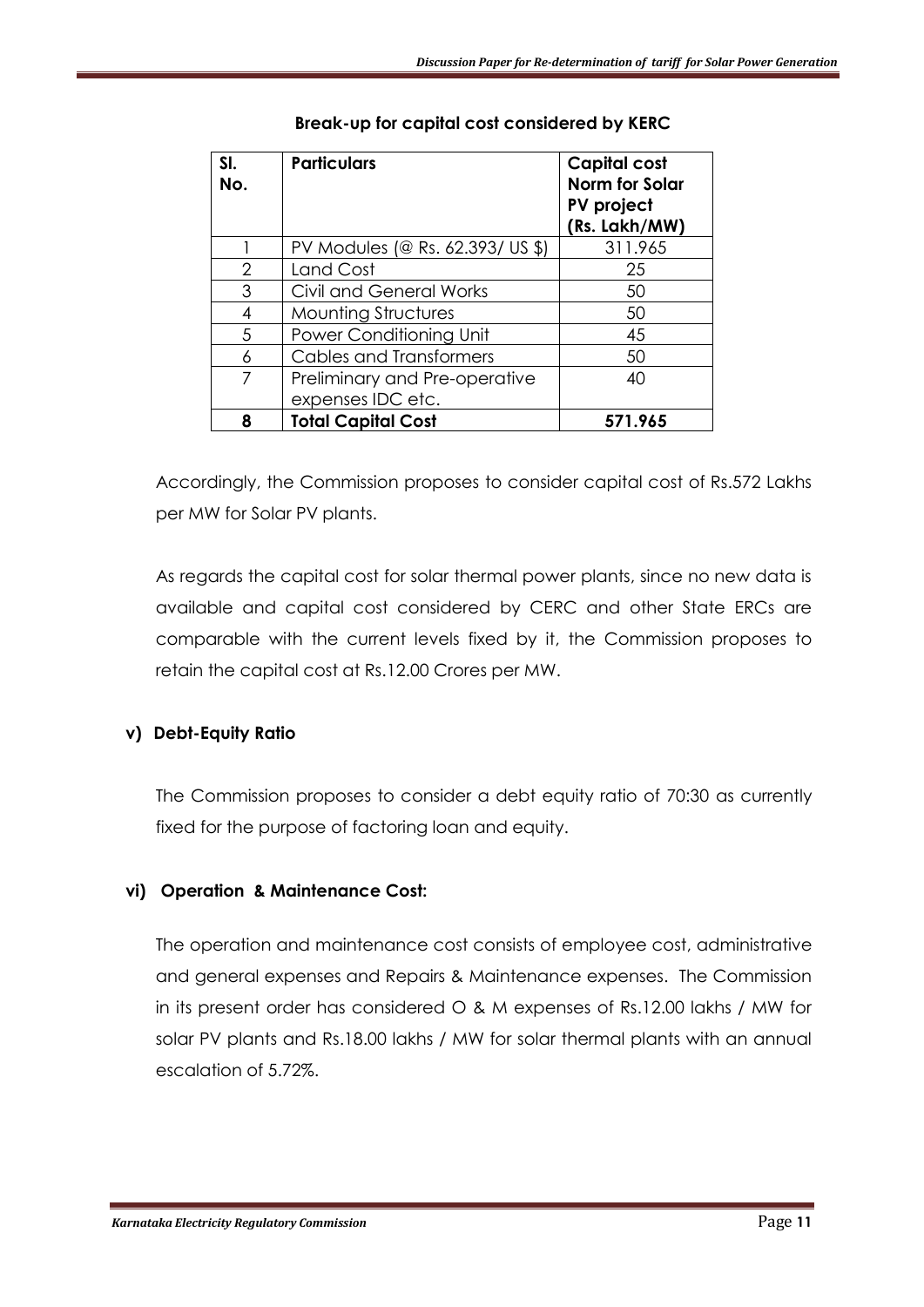CERC has considered O & M expenses of Rs.13.00 lakhs / MW for solar PV plants and Rs.17.72 lakhs / MW for solar thermal plants with an annual escalation of 5.72%.

The Commission is of the view that it would be appropriate to consider a percentage of the capital cost as O & M expenses duly providing annual escalation to meet the inflationary costs.

#### **vi) Auxiliary consumption:**

The Commission in its present order has considered auxiliary consumption of 8% of the gross generation by solar thermal plants and 0.25% for solar photovoltaic plants. CERC has considered auxiliary consumption of 10% for solar thermal and no auxiliary consumption for solar photovoltaic.

The Commission considers that there is a need to review the quantity of auxiliary consumption to be considered for determination of tariff based on the suggestions/comments it receives.

#### **vii) Interest and Tenure of Debt:**

Considering the normative tenure of long term debts, the Commission proposes to consider the tenure of debts as 10 years. The Commission needs to review the interest on debt based on the prevailing interest rates applicable for solar power projects.

#### **viii) Working Capital:**

The Commission in its present tariff order has considered two months receivables as working capital. The Commission proposes to fix the appropriate working capital suitable for solar power projects based on the suggestions / comments it receives.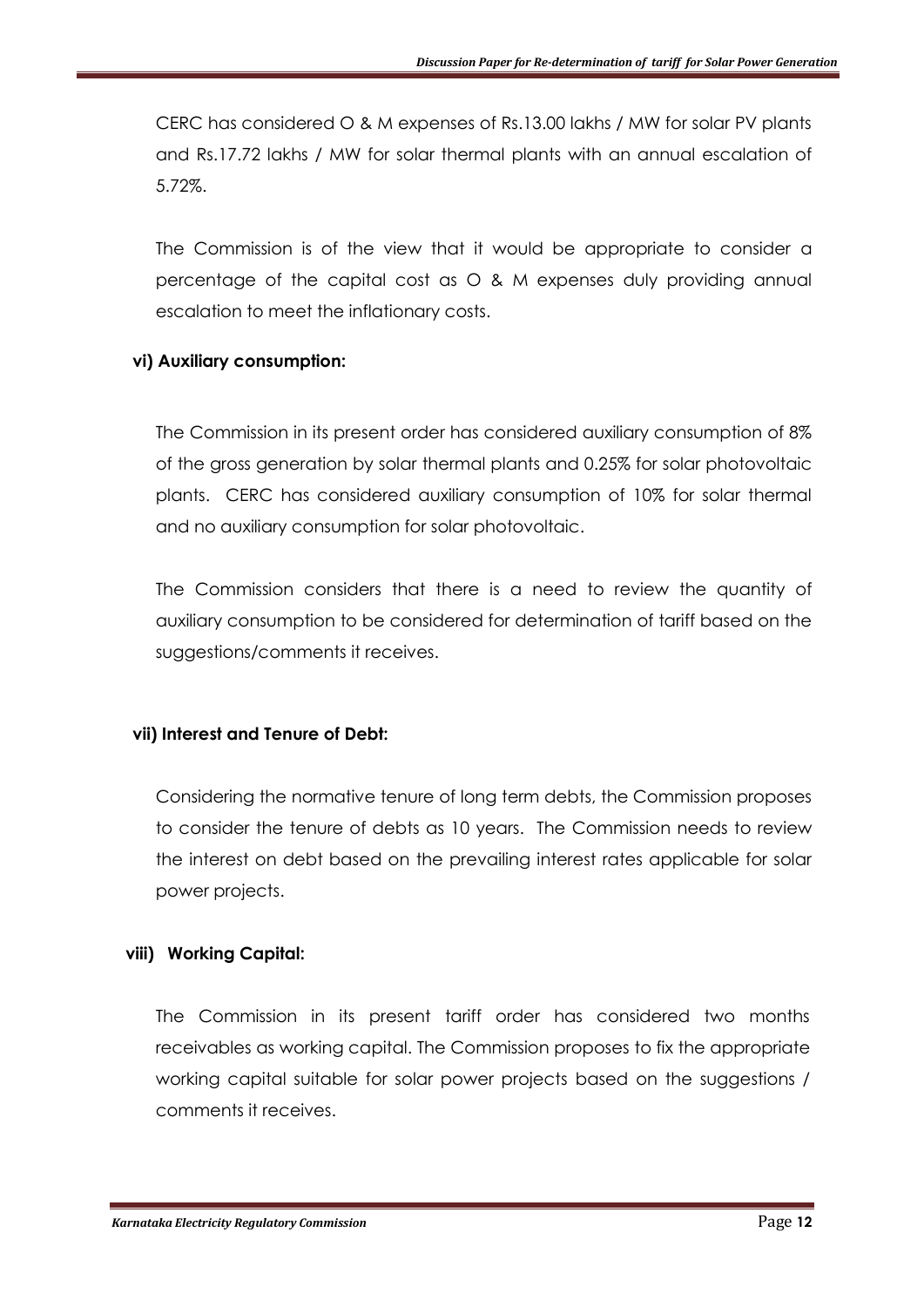#### **ix) Interest on Working Capital:**

The Commission in its present Order has considered interest on working capital at 13.00%. Considering the prevailing base rates and interest rates on short term loans, the Commission proposes to decide suitably the allowable interest on working capital.

## **x) Depreciation:**

Since the Commission has proposed 70% of the capital cost to be financed by debt component and the tenure of debt being 10 years, the Commission proposes to continue with annual depreciation at 7% for first 10 years to provide adequate depreciation to meet the loan repayment and annual depreciation at 1.33% for the balance period of 15 years.

#### **xi) Return on Equity:**

The Commission in its present tariff order has allowed RoE of 16% and the actual tax component as a pass through. The Commission proposes to continue with the same

#### **xii) Discount Rate:**

This factor is required to compute the time value of money. Since the financing of capital cost is based on 70% debt and 30% equity, the Commission is of the opinion that it would be appropriate to consider weighted average cost of capital (WACC) as the discount factor.

**The revised tariff to be determined will be applicable to the solar plants entering into power purchase agreement between 1st April, 2015 and on or before 31st March, 2018 but excluding those projects where the tariff is discovered through bidding process.**